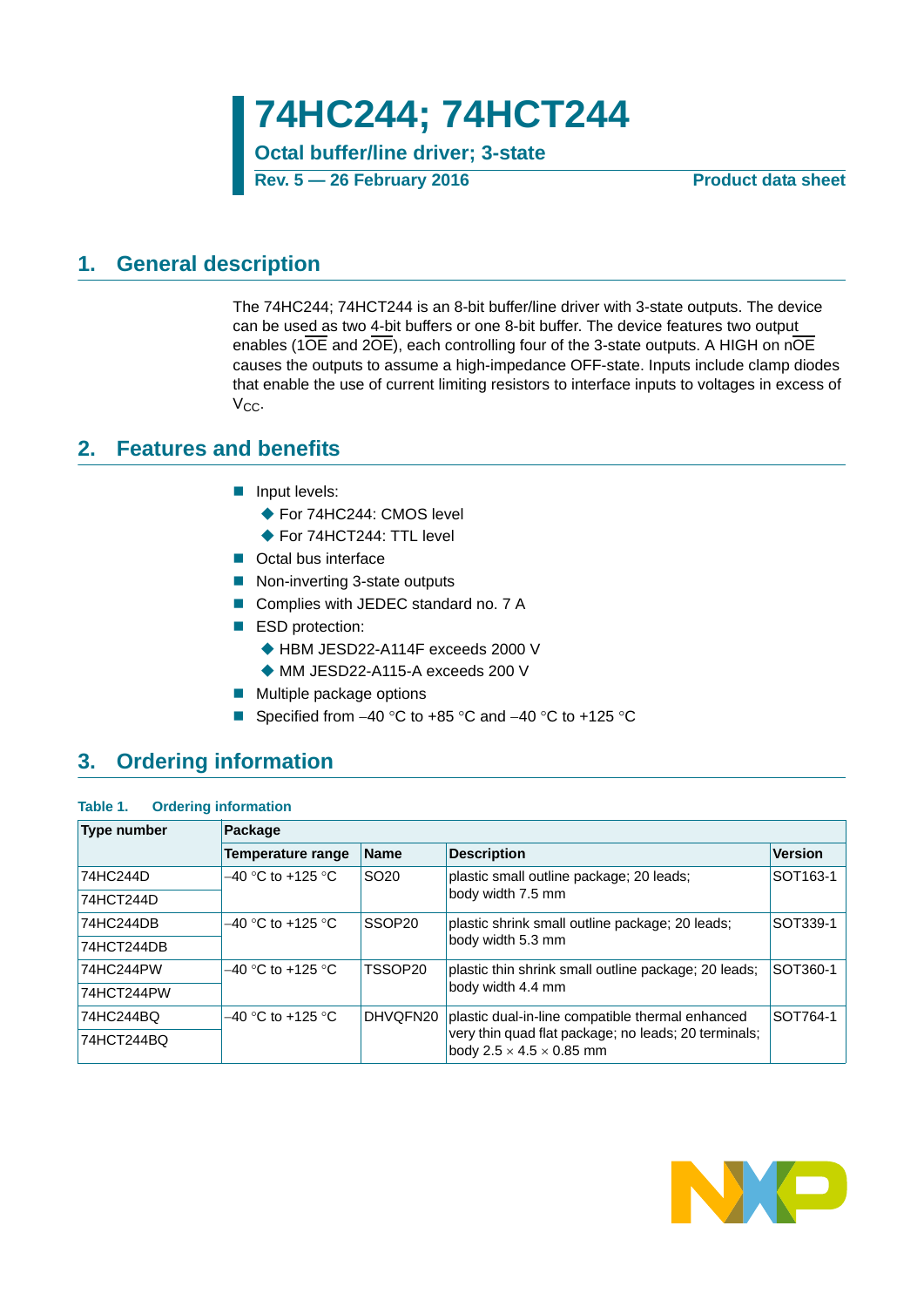**Octal buffer/line driver; 3-state**

# <span id="page-1-0"></span>**4. Functional diagram**



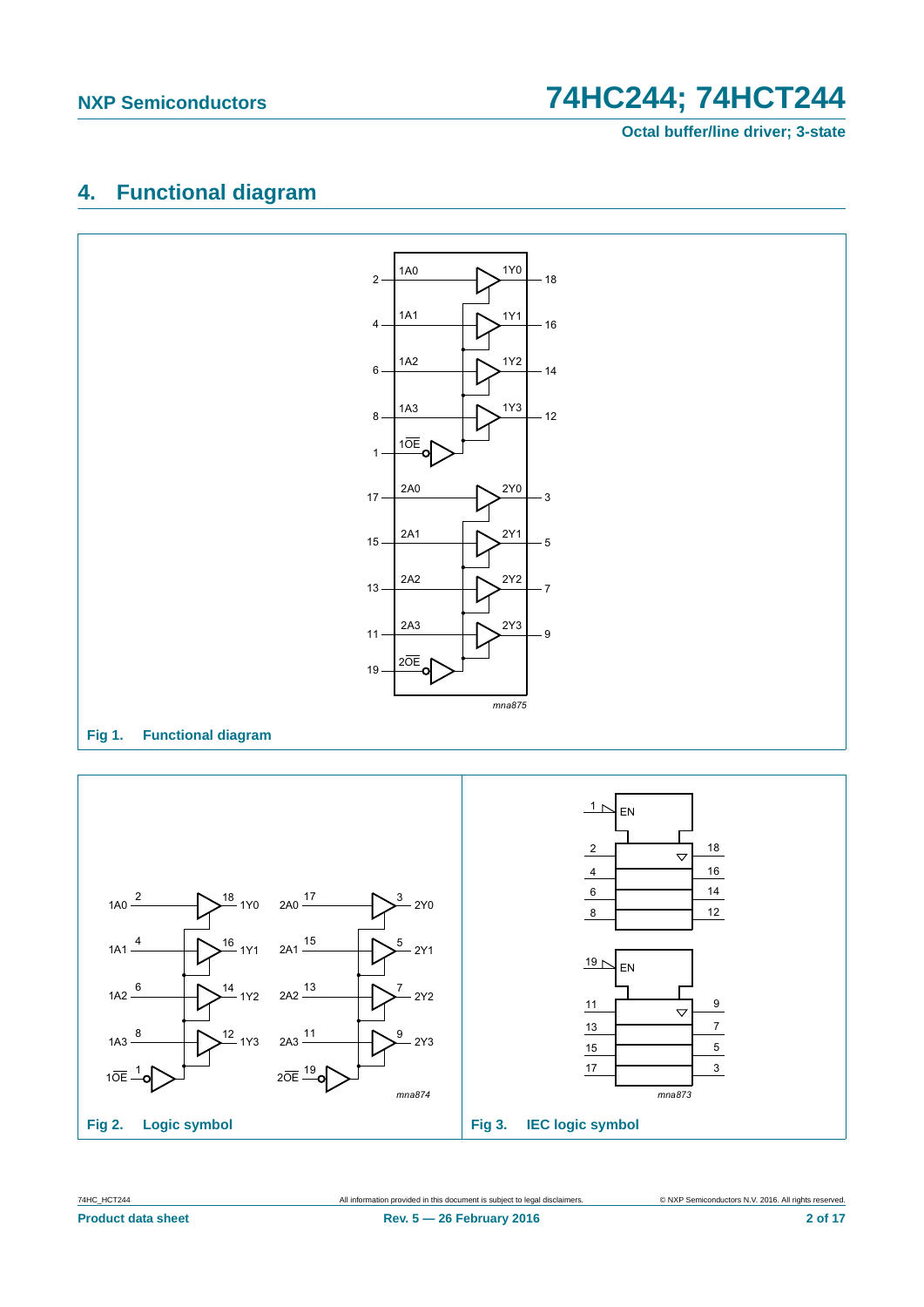# <span id="page-2-0"></span>**5. Pinning information**

## **5.1 Pinning**

<span id="page-2-1"></span>

### **5.2 Pin description**

<span id="page-2-2"></span>

| Table 2.<br><b>Pin description</b> |                |                                  |  |  |  |  |  |  |
|------------------------------------|----------------|----------------------------------|--|--|--|--|--|--|
| Symbol                             | <b>Pin</b>     | <b>Description</b>               |  |  |  |  |  |  |
| 10E, 20E                           | 1, 19          | output enable input (active LOW) |  |  |  |  |  |  |
| 1A0, 1A1, 1A2, 1A3                 | 2, 4, 6, 8     | data input                       |  |  |  |  |  |  |
| 2Y0, 2Y1, 2Y2, 2Y3                 | 3, 5, 7, 9     | bus output                       |  |  |  |  |  |  |
| <b>GND</b>                         | 10             | $q$ round (0 V)                  |  |  |  |  |  |  |
| 2A0, 2A1, 2A2, 2A3                 | 17, 15, 13, 11 | data input                       |  |  |  |  |  |  |
| 1Y0, 1Y1, 1Y2, 1Y3                 | 18, 16, 14, 12 | bus output                       |  |  |  |  |  |  |
| $V_{\rm CC}$                       | 20             | supply voltage                   |  |  |  |  |  |  |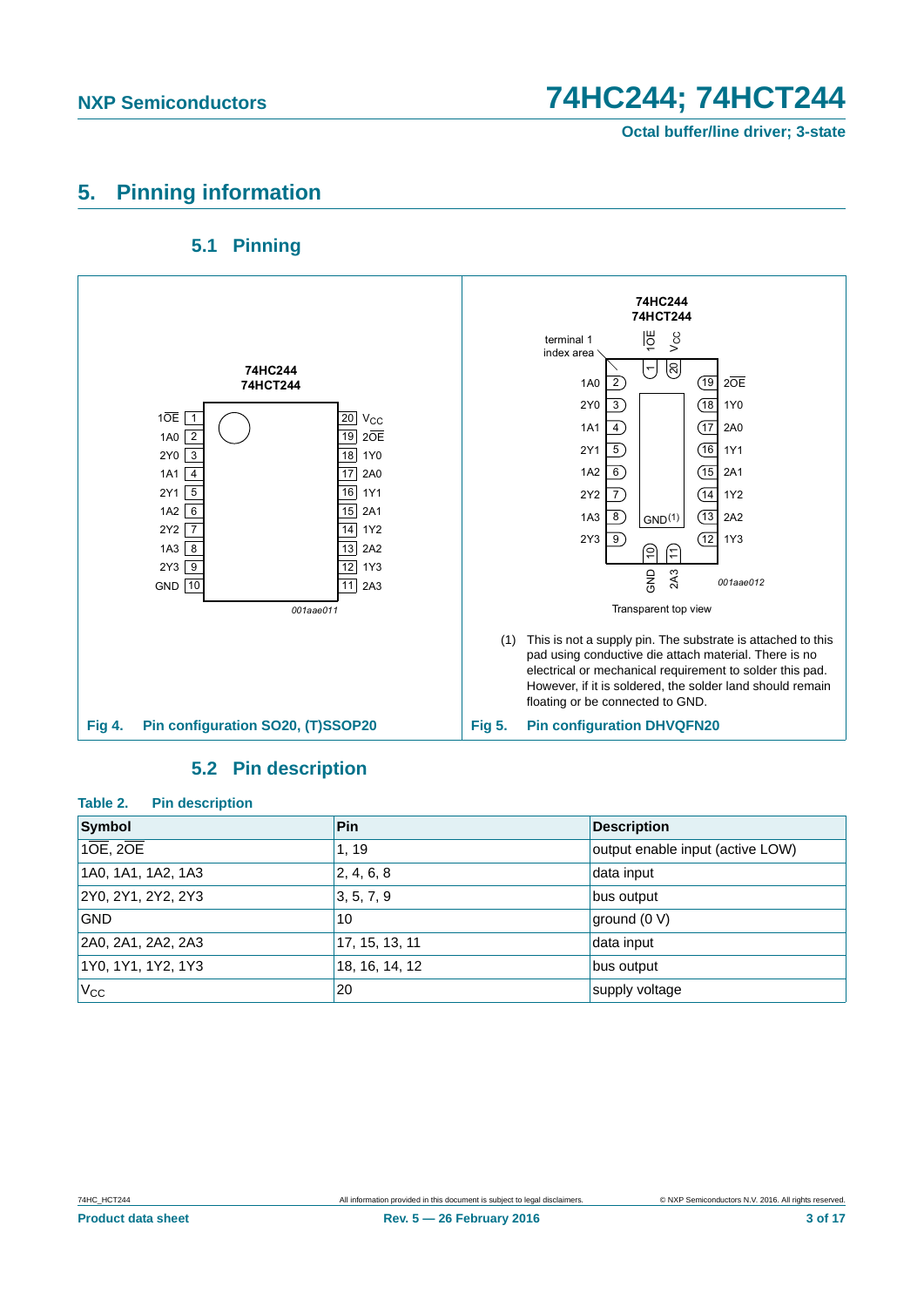# <span id="page-3-2"></span>**6. Functional description**

|              | Table 3. Function table <sup>[1]</sup> |     |        |
|--------------|----------------------------------------|-----|--------|
| Input<br>nOE |                                        |     | Output |
|              |                                        | nAn | nYn    |
|              |                                        |     |        |
| ╺            |                                        | Н   | lН     |
| lн           |                                        | ↗   |        |

<span id="page-3-0"></span>[1]  $H = HIGH$  voltage level; L = LOW voltage level; X = don't care; Z = high-impedance OFF-state.

# <span id="page-3-3"></span>**7. Limiting values**

### **Table 4. Limiting values**

*In accordance with the Absolute Maximum Rating System (IEC 60134). Voltages are referenced to GND (ground = 0 V).*

| Symbol            | Parameter               | <b>Conditions</b>                                          | Min                      | Max                      | <b>Unit</b> |
|-------------------|-------------------------|------------------------------------------------------------|--------------------------|--------------------------|-------------|
| $V_{\rm CC}$      | supply voltage          |                                                            | $-0.5$                   | $+7$                     | V           |
| $I_{\mathsf{IK}}$ | input clamping current  | $V_1$ < -0.5 V or $V_1$ > $V_{CC}$ + 0.5 V                 | ۰                        | ±20                      | mA          |
| ιl <sub>ΟΚ</sub>  | output clamping current | $V_{\rm O}$ < -0.5 V or $V_{\rm O}$ > $V_{\rm CC}$ + 0.5 V | $\blacksquare$           | ±20                      | mA          |
| I <sub>o</sub>    | output current          | $-0.5 V < VO < VCC + 0.5 V$                                | ۰                        | ±35                      | mA          |
| $I_{\rm CC}$      | supply current          |                                                            | ۰                        | 70                       | mA          |
| <b>I</b> GND      | ground current          |                                                            | $-70$                    | $\overline{\phantom{a}}$ | mA          |
| $T_{\text{stg}}$  | storage temperature     |                                                            | $-65$                    | $+150$                   | °C          |
| $P_{\text{tot}}$  | total power dissipation | $[1]$<br>SO20, SSOP20, TSSOP20 and<br>DHVQFN20 packages    | $\overline{\phantom{0}}$ | 500                      | mW          |

<span id="page-3-1"></span>[1] For SO20 packages:  $P_{tot}$  derates linearly with 8 mW/K above 70 °C. For SSOP20 and TSSOP20 packages:  $P_{tot}$  derates linearly with 5.5 mW/K above 60 °C. For DHVQFN20 packages: above 60 °C,  $P_{tot}$  derates linearly with 4.5 mW/K.

# <span id="page-3-4"></span>**8. Recommended operating conditions**

| <b>Symbol</b>       | <b>Parameter</b>                    | <b>Conditions</b>       | Min                      | <b>Typ</b>               | <b>Max</b>   | Unit           |
|---------------------|-------------------------------------|-------------------------|--------------------------|--------------------------|--------------|----------------|
| <b>74HC244</b>      |                                     |                         |                          |                          |              |                |
| $V_{\rm CC}$        | supply voltage                      |                         | 2.0                      | 5.0                      | 6.0          | ٧              |
| $V_1$               | input voltage                       |                         | 0                        |                          | $V_{\rm CC}$ | ٧              |
| $V_{\rm O}$         | output voltage                      |                         | 0                        |                          | $V_{\rm CC}$ | ٧              |
| $\Delta t/\Delta V$ | input transition rise and fall rate | $V_{\text{CC}}$ = 2.0 V | $\overline{\phantom{0}}$ | $\overline{\phantom{0}}$ | 625          | ns/V           |
|                     |                                     | $V_{\rm CC} = 4.5 V$    | $\overline{\phantom{0}}$ | 1.67                     | 139          | ns/V           |
|                     |                                     | $V_{CC}$ = 6.0 V        | $\overline{\phantom{0}}$ | $\overline{\phantom{0}}$ | 83           | $\sqrt{}$ ns/V |
| $I_{amb}$           | ambient temperature                 |                         | $-40$                    | $\overline{\phantom{0}}$ | $+125$       | $^{\circ}C$    |

### **Table 5. Recommended operating conditions**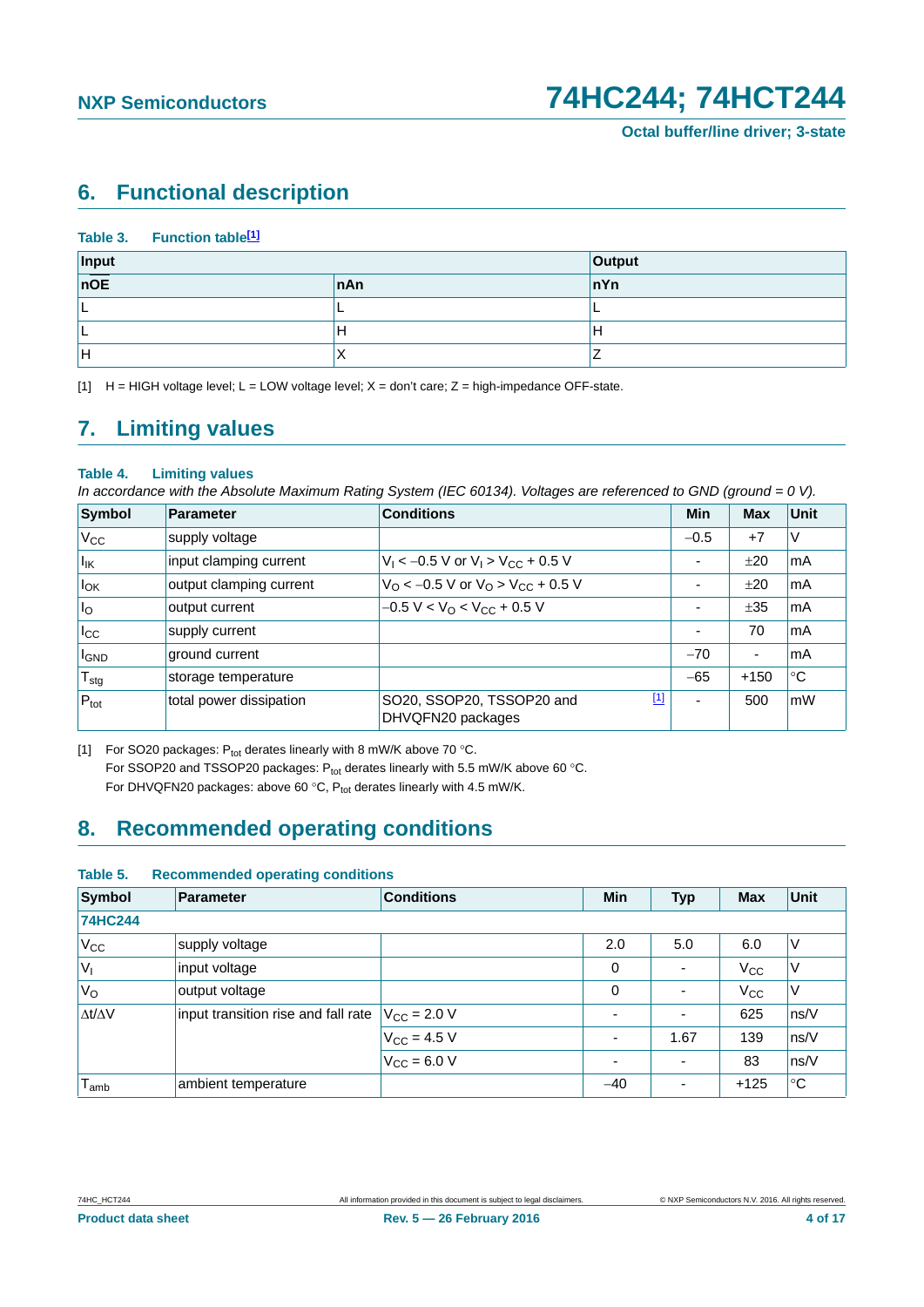| Symbol              | <b>Parameter</b>                                      | Min | <b>Typ</b>               | <b>Max</b>               | Unit         |             |  |  |  |  |  |
|---------------------|-------------------------------------------------------|-----|--------------------------|--------------------------|--------------|-------------|--|--|--|--|--|
| <b>74HCT244</b>     |                                                       |     |                          |                          |              |             |  |  |  |  |  |
| $V_{CC}$            | supply voltage                                        |     | 4.5                      | 5.0                      | 5.5          | V           |  |  |  |  |  |
| $ V_1$              | input voltage                                         |     | 0                        | $\overline{\phantom{0}}$ | $V_{\rm CC}$ | ٧           |  |  |  |  |  |
| $V_{\rm O}$         | output voltage                                        |     | 0                        | $\overline{\phantom{0}}$ | $V_{\rm CC}$ | V           |  |  |  |  |  |
| $\Delta t/\Delta V$ | input transition rise and fall rate $ V_{CC} = 4.5 V$ |     | $\overline{\phantom{0}}$ | 1.67                     | 139          | ns/V        |  |  |  |  |  |
| ${\sf T}_{\sf amb}$ | ambient temperature                                   |     | $-40$                    | ۰                        | $+125$       | $^{\circ}C$ |  |  |  |  |  |

### **Table 5. Recommended operating conditions** *…continued*

# <span id="page-4-0"></span>**9. Static characteristics**

### **Table 6. Static characteristics**

*At recommended operating conditions; voltages are referenced to GND (ground = 0 V).*

|                       | Symbol Parameter            | <b>Conditions</b>                                                                       |                          | 25 °C       |                          |                          | –40 °C to +85 °C $\parallel$ | $-40$ °C to +125 °C Unit |                |        |
|-----------------------|-----------------------------|-----------------------------------------------------------------------------------------|--------------------------|-------------|--------------------------|--------------------------|------------------------------|--------------------------|----------------|--------|
|                       |                             |                                                                                         | Min                      | <b>Typ</b>  | <b>Max</b>               | <b>Min</b>               | <b>Max</b>                   | <b>Min</b>               | <b>Max</b>     |        |
| <b>74HC244</b>        |                             |                                                                                         |                          |             |                          |                          |                              |                          |                |        |
| V <sub>IH</sub>       | <b>HIGH-level</b>           | $V_{CC} = 2.0 V$                                                                        | 1.5                      | 1.2         | $\overline{\phantom{a}}$ | 1.5                      | ÷,                           | 1.5                      | ÷,             | $\vee$ |
|                       | input voltage               | $V_{CC} = 4.5 V$                                                                        | 3.15                     | 2.4         |                          | 3.15                     |                              | 3.15                     |                | V      |
|                       |                             | $V_{CC} = 6.0 V$                                                                        | 4.2                      | 3.2         | $\overline{a}$           | 4.2                      | L.                           | 4.2                      | $\blacksquare$ | V      |
| $V_{IL}$              | LOW-level                   | $V_{\rm CC} = 2.0 V$                                                                    | $\blacksquare$           | 0.8         | 0.5                      | ÷,                       | 0.5                          | $\overline{\phantom{a}}$ | 0.5            | V      |
|                       | input voltage               | $V_{CC} = 4.5 V$                                                                        | $\frac{1}{2}$            | 2.1         | 1.35                     | $\blacksquare$           | 1.35                         | $\overline{\phantom{a}}$ | 1.35           | V      |
|                       |                             | $V_{CC}$ = 6.0 V                                                                        |                          | 2.8         | 1.8                      | ÷,                       | 1.8                          |                          | 1.8            | V      |
| V <sub>OH</sub>       | <b>HIGH-level</b>           | $V_I = V_{IH}$ or $V_{IL}$                                                              |                          |             |                          |                          |                              |                          |                |        |
|                       | output voltage              | $I_{\text{O}} = -20 \mu\text{A}$ ; $V_{\text{CC}} = 2.0 \text{ V}$                      | 1.9                      | 2.0         | $\blacksquare$           | 1.9                      | ÷,                           | 1.9                      | $\blacksquare$ | V      |
|                       |                             | $I_{\Omega}$ = -20 µA; $V_{\text{CC}}$ = 4.5 V                                          | 4.4                      | 4.5         |                          | 4.4                      |                              | 4.4                      |                | $\vee$ |
|                       |                             | $I_{\Omega} = -20 \mu A$ ; $V_{\text{CC}} = 6.0 \text{ V}$                              | 5.9                      | 6.0         | ä,                       | 5.9                      | ٠                            | 5.9                      | $\blacksquare$ | $\vee$ |
|                       |                             | $I_{\Omega}$ = -6.0 mA; $V_{\text{CC}}$ = 4.5 V                                         | 3.98                     | 4.32        | $\overline{\phantom{a}}$ | 3.84                     | -                            | 3.7                      |                | V      |
|                       |                             | $IO = -7.8$ mA; $VCC = 6.0$ V                                                           | 5.48                     | 5.81        | L.                       | 5.34                     |                              | 5.2                      |                | V      |
| <b>V<sub>OL</sub></b> | LOW-level                   | $V_I = V_{IH}$ or $V_{IL}$                                                              |                          |             |                          |                          |                              |                          |                |        |
|                       | output voltage              | $I_{\Omega}$ = 20 µA; $V_{CC}$ = 2.0 V                                                  | $\blacksquare$           | $\mathbf 0$ | 0.1                      | $\blacksquare$           | 0.1                          | $\blacksquare$           | 0.1            | V      |
|                       |                             | $I_{\Omega}$ = 20 µA; $V_{\text{CC}}$ = 4.5 V                                           |                          | $\Omega$    | 0.1                      |                          | 0.1                          |                          | 0.1            | V      |
|                       |                             | $I_{\Omega}$ = 20 µA; $V_{\text{CC}}$ = 6.0 V                                           | $\overline{\phantom{a}}$ | $\Omega$    | 0.1                      | $\blacksquare$           | 0.1                          |                          | 0.1            | V      |
|                       |                             | $I_{\Omega}$ = 6.0 mA; $V_{\text{CC}}$ = 4.5 V                                          | $\blacksquare$           | 0.15        | 0.26                     | $\blacksquare$           | 0.33                         | $\overline{\phantom{a}}$ | 0.4            | V      |
|                       |                             | $IO$ = 7.8 mA; $VCC$ = 6.0 V                                                            | $\overline{\phantom{0}}$ | 0.16        | 0.26                     | ä,                       | 0.33                         |                          | 0.4            | V      |
| h,                    | input leakage<br>current    | $V_1 = V_{CC}$ or GND;<br>$V_{CC}$ = 6.0 V                                              |                          |             | ±0.1                     | $\blacksquare$           | ±1.0                         |                          | ±1.0           | μA     |
| $I_{OZ}$              | OFF-state<br>output current | $V_I = V_{IH}$ or $V_{IL}$ ; $V_{CC} = 6.0$ V;<br>$V_{\text{O}} = V_{\text{CC}}$ or GND | $\blacksquare$           | ä,          | ±0.5                     | $\overline{\phantom{a}}$ | ±5.0                         |                          | ±10            | μA     |
| $I_{\rm CC}$          | supply current              | $V_1 = V_{CC}$ or GND; $I_Q = 0$ A;<br>$V_{CC} = 6.0 V$                                 |                          |             | 8.0                      | ä,                       | 80                           |                          | 160            | μA     |
| C <sub>1</sub>        | input<br>capacitance        |                                                                                         | $\overline{\phantom{a}}$ | 3.5         |                          |                          |                              |                          |                | pF     |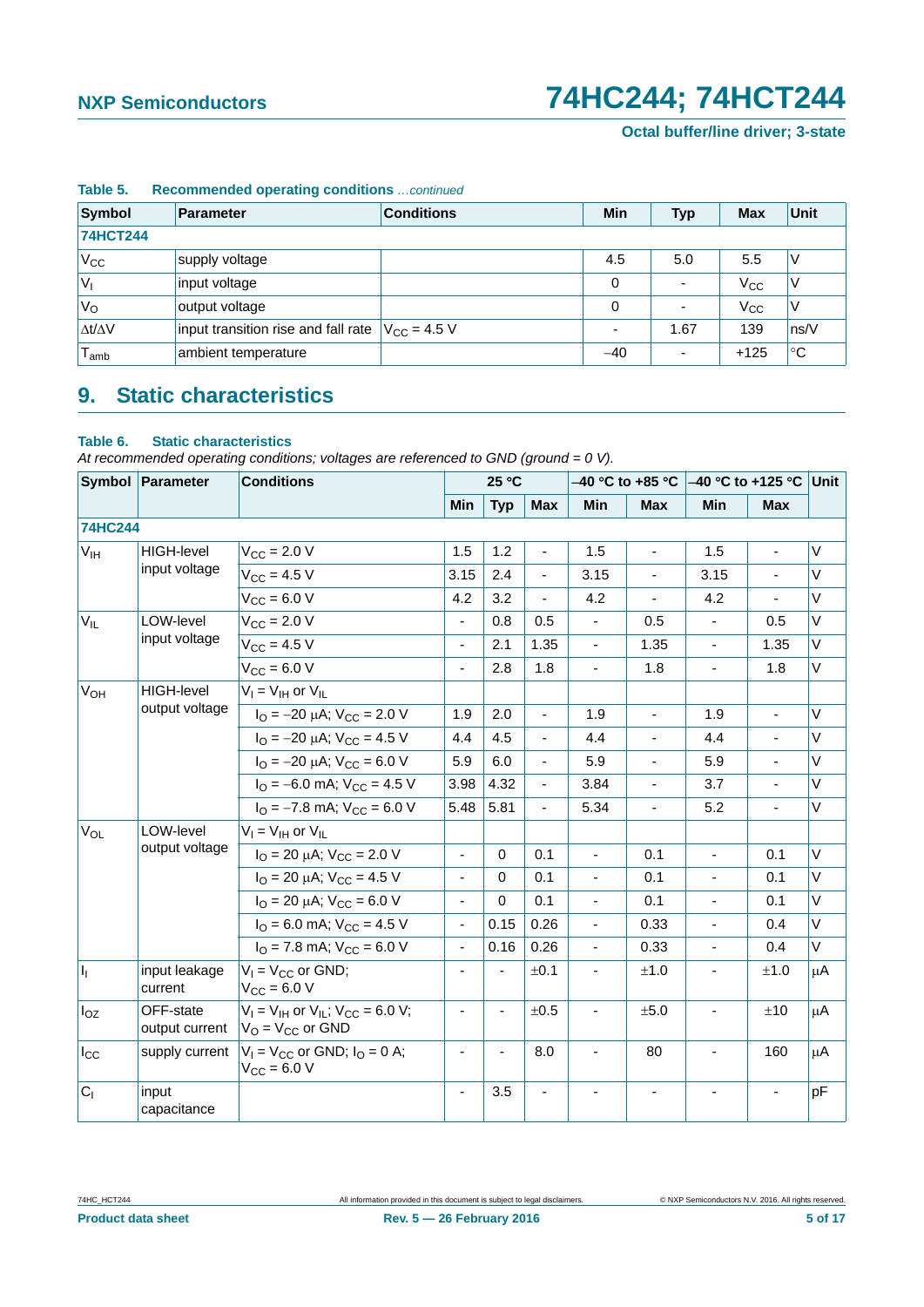**Octal buffer/line driver; 3-state**

|                        | Symbol Parameter<br>25 °C<br><b>Conditions</b> |                                                                                                                                          |                |            | –40 °C to +85 °C | $-40$ °C to +125 °C      |            | Unit       |            |        |
|------------------------|------------------------------------------------|------------------------------------------------------------------------------------------------------------------------------------------|----------------|------------|------------------|--------------------------|------------|------------|------------|--------|
|                        |                                                |                                                                                                                                          | Min            | <b>Typ</b> | <b>Max</b>       | <b>Min</b>               | <b>Max</b> | <b>Min</b> | <b>Max</b> |        |
| <b>74HCT244</b>        |                                                |                                                                                                                                          |                |            |                  |                          |            |            |            |        |
| V <sub>IH</sub>        | <b>HIGH-level</b><br>input voltage             | $V_{CC}$ = 4.5 V to 5.5 V                                                                                                                | 2.0            | 1.6        |                  | 2.0                      |            | 2.0        |            | V      |
| $V_{IL}$               | LOW-level<br>input voltage                     | $V_{CC}$ = 4.5 V to 5.5 V                                                                                                                | ٠              | 1.2        | 0.8              |                          | 0.8        |            | 0.8        | $\vee$ |
| V <sub>OH</sub>        | <b>HIGH-level</b>                              | $V_1 = V_{1H}$ or $V_{1L}$ ; $V_{CC} = 4.5$ V                                                                                            |                |            |                  |                          |            |            |            |        |
|                        | output voltage                                 | $I_{\Omega} = -20 \mu A$                                                                                                                 | 4.4            | 4.5        | $\blacksquare$   | 4.4                      |            | 4.4        |            | V      |
|                        |                                                | $I_{\Omega} = -6$ mA                                                                                                                     | 3.98           | 4.32       | $\blacksquare$   | 3.84                     |            | 3.7        | -          | V      |
| <b>V<sub>OL</sub></b>  | LOW-level<br>output voltage                    | $V_1 = V_{1H}$ or $V_{1I}$ ; $V_{CC} = 4.5$ V                                                                                            |                |            |                  |                          |            |            |            |        |
|                        |                                                | $I_{\rm O} = 20 \mu A$                                                                                                                   | $\blacksquare$ | $\Omega$   | 0.1              | $\blacksquare$           | 0.1        | ٠          | 0.1        | V      |
|                        |                                                | $I_{\Omega} = 6.0$ mA                                                                                                                    | ٠              | 0.16       | 0.26             |                          | 0.33       |            | 0.4        | V      |
| h                      | input leakage<br>current                       | $V_1 = V_{CC}$ or GND;<br>$V_{\text{CC}} = 5.5 V$                                                                                        |                |            | ±0.1             |                          | ±1.0       |            | ±1.0       | μA     |
| $I_{OZ}$               | OFF-state<br>output current                    | $V_1 = V_{1H}$ or $V_{1I}$ ; $V_{CC} = 5.5$ V;<br>$V_{\rm O}$ = $V_{\rm CC}$ or GND                                                      |                |            | ±0.5             | $\overline{\phantom{m}}$ | ±5.0       |            | ±10        | μA     |
| $I_{\rm CC}$           | supply current                                 | $V_1 = V_{CC}$ or GND;<br>$V_{CC}$ = 5.5 V; $I_{O}$ = 0 A                                                                                |                |            | 8.0              | $\blacksquare$           | 80         |            | 160        | μA     |
| $\Delta$ <sub>cc</sub> | additional<br>supply current                   | per input pin;<br>$V_1 = V_{CC} - 2.1 V;$<br>other inputs at V <sub>CC</sub> or GND;<br>$V_{CC}$ = 4.5 V to 5.5 V;<br>$I_{\Omega} = 0$ A |                | 70         | 252              |                          | 315        |            | 343        | μA     |
| $C_1$                  | input<br>capacitance                           |                                                                                                                                          |                | 3.5        |                  |                          |            |            |            | pF     |

## **Table 6. Static characteristics** *…continued*

*At recommended operating conditions; voltages are referenced to GND (ground = 0 V).*

# <span id="page-5-0"></span>**10. Dynamic characteristics**

### **Table 7. Dynamic characteristics**

*GND = 0 V; for load circuit see [Figure 8](#page-8-0).*

| Symbol          | Parameter         | <b>Conditions</b>                        | 25 °C      |            |                | $-40$ °C to +125 °C   | Unit            |    |
|-----------------|-------------------|------------------------------------------|------------|------------|----------------|-----------------------|-----------------|----|
|                 |                   |                                          | <b>Min</b> | <b>Typ</b> | <b>Max</b>     | <b>Max</b><br>(85 °C) | Max<br>(125 °C) |    |
| <b>74HC244</b>  |                   |                                          |            |            |                |                       |                 |    |
| $t_{\rm pd}$    | propagation delay | $\boxed{1}$<br>nAn to nYn;               |            |            |                |                       |                 |    |
|                 |                   | see Figure 6                             |            |            |                |                       |                 |    |
|                 |                   | $V_{\text{CC}} = 2.0 V$                  |            | 30         | 110            | 145                   | 165             | ns |
|                 |                   | $V_{CC} = 4.5 V$                         |            | 11         | 22             | 28                    | 33              | ns |
|                 |                   | $V_{CC}$ = 5.0 V; C <sub>L</sub> = 15 pF |            | 9          | $\blacksquare$ | ٠                     | ۰               | ns |
|                 |                   | $V_{CC} = 6.0 V$                         |            | 9          | 19             | 24                    | 28              | ns |
| t <sub>en</sub> | enable time       | $[2]$<br>nOE to nYn; see Figure 7        |            |            |                |                       |                 |    |
|                 |                   | $V_{\text{CC}} = 2.0 V$                  |            | 36         | 150            | 190                   | 225             | ns |
|                 |                   | $V_{\text{CC}} = 4.5 V$                  |            | 13         | 30             | 38                    | 45              | ns |
|                 |                   | $V_{CC}$ = 6.0 V                         |            | 10         | 26             | 33                    | 38              | ns |

74HC\_HCT244 All information provided in this document is subject to legal disclaimers. © NXP Semiconductors N.V. 2016. All rights reserved.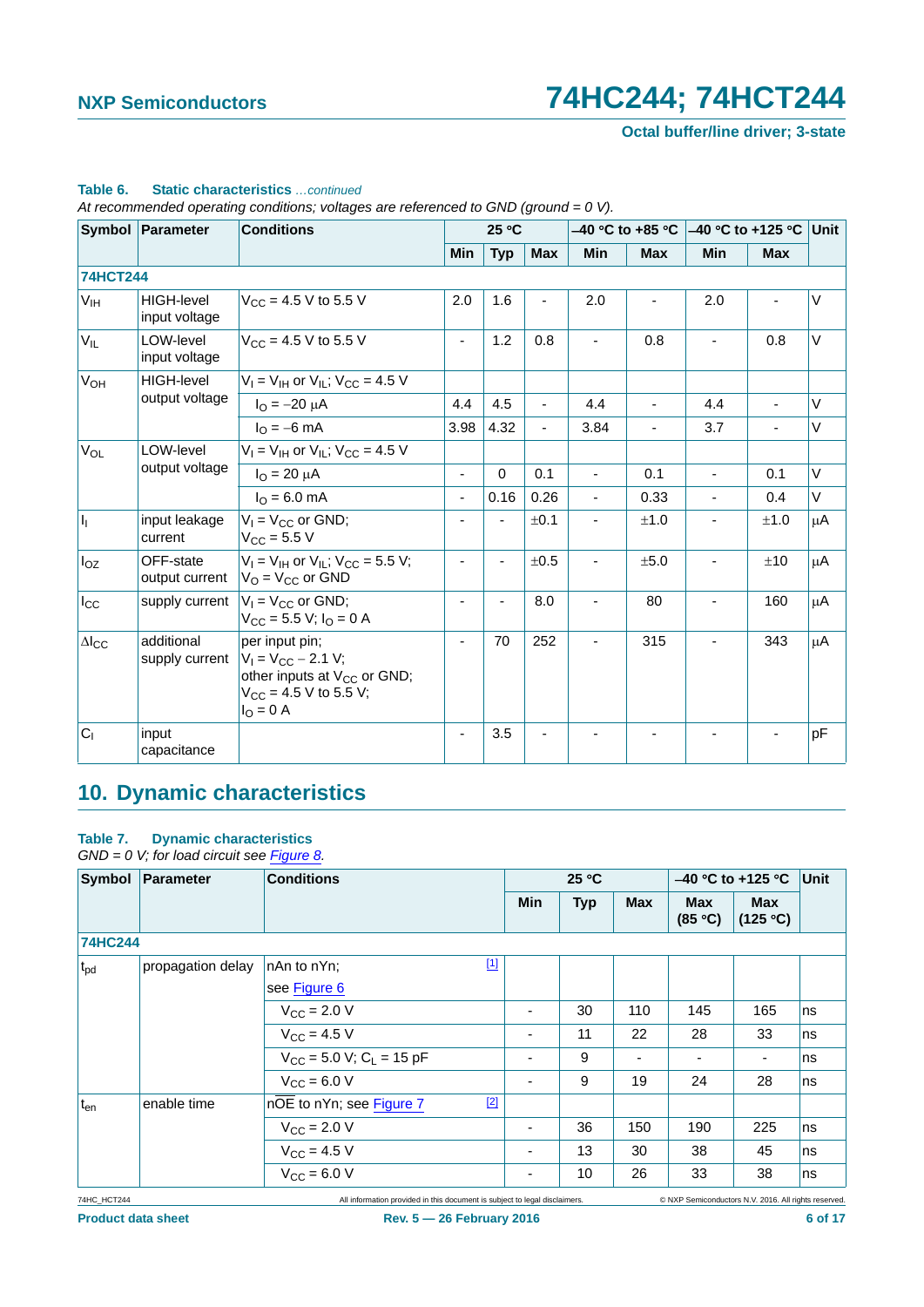**Octal buffer/line driver; 3-state**

| Symbol          | Parameter                        | <b>Conditions</b>                                          |       | 25 °C                    |            |            | $-40$ °C to +125 °C   |                          |    |
|-----------------|----------------------------------|------------------------------------------------------------|-------|--------------------------|------------|------------|-----------------------|--------------------------|----|
|                 |                                  |                                                            |       | <b>Min</b>               | <b>Typ</b> | <b>Max</b> | <b>Max</b><br>(85 °C) | <b>Max</b><br>(125 °C)   |    |
| $t_{dis}$       | disable time                     | nOE to nYn or see Figure 7                                 | [3]   |                          |            |            |                       |                          |    |
|                 |                                  | $V_{\text{CC}} = 2.0 V$                                    |       | $\blacksquare$           | 39         | 150        | 190                   | 225                      | ns |
|                 |                                  | $V_{CC}$ = 4.5 V                                           |       |                          | 14         | 30         | 38                    | 45                       | ns |
|                 |                                  | $V_{CC} = 6.0 V$                                           |       | $\overline{\phantom{a}}$ | 11         | 26         | 33                    | 38                       | ns |
| $ t_t $         | transition time                  | see Figure 6                                               | $[4]$ |                          |            |            |                       |                          |    |
|                 |                                  | $V_{\text{CC}} = 2.0 V$                                    |       | $\overline{\phantom{a}}$ | 14         | 60         | 75                    | 90                       | ns |
|                 |                                  | $V_{CC} = 4.5 V$                                           |       | ä,                       | 5          | 12         | 15                    | 18                       | ns |
|                 |                                  | $V_{\text{CC}} = 6.0 V$                                    |       |                          | 4          | 10         | 13                    | 15                       | ns |
| $C_{PD}$        | power dissipation<br>capacitance | per buffer; $V_1 =$ GND to $V_{CC}$                        | [5]   |                          | 35         |            |                       |                          | pF |
| <b>74HCT244</b> |                                  |                                                            |       |                          |            |            |                       |                          |    |
| $t_{\rm pd}$    | propagation delay                | nAn to nYn;                                                | $[1]$ |                          |            |            |                       |                          |    |
|                 |                                  | see Figure 6                                               |       |                          |            |            |                       |                          |    |
|                 |                                  | $V_{\text{CC}} = 4.5 V$                                    |       | $\blacksquare$           | 13         | 22         | 28                    | 33                       | ns |
|                 |                                  | $V_{CC}$ = 5.0 V; C <sub>L</sub> = 15 pF                   |       | $\overline{\phantom{a}}$ | 11         |            |                       | $\overline{\phantom{a}}$ | ns |
| $t_{en}$        | enable time                      | $n\overline{OE}$ to nYn; $V_{CC}$ = 4.5 V; see<br>Figure 7 | $[2]$ |                          | 15         | 30         | 38                    | 45                       | ns |
| $\sf{t}_{dis}$  | disable time                     | nOE to nYn; $V_{CC} = 4.5$ V; see<br>Figure 7              | $[3]$ | $\blacksquare$           | 15         | 25         | 31                    | 38                       | ns |
| $ t_t $         | transition time                  | $V_{CC}$ = 4.5 V; see Figure 6                             | $[4]$ | $\blacksquare$           | 5          | 12         | 15                    | 18                       | ns |
| $C_{PD}$        | power dissipation<br>capacitance | per buffer;<br>$V_1$ = GND to $V_{CC}$ – 1.5 V             | [5]   |                          | 35         |            |                       |                          | pF |

### **Table 7. Dynamic characteristics** *…continued GND = 0 V; for load circuit see Figure 8.*

<span id="page-6-0"></span>[1]  $t_{pd}$  is the same as  $t_{PHL}$  and  $t_{PLH}$ .

<span id="page-6-1"></span>[2]  $t_{en}$  is the same as  $t_{PZH}$  and  $t_{PZL}$ .

<span id="page-6-2"></span>[3]  $t_{dis}$  is the same as  $t_{PHZ}$  and  $t_{PLZ}$ .

<span id="page-6-3"></span>[4]  $t_t$  is the same as  $t_{\text{THL}}$  and  $t_{\text{TLH}}$ .

<span id="page-6-4"></span>[5] C<sub>PD</sub> is used to determine the dynamic power dissipation ( $P_D$  in  $\mu$ W):

 $P_D = C_{PD} \times V_{CC}^2 \times f_i \times N + \sum (C_L \times V_{CC}^2 \times f_o)$  where:

 $f_i$  = input frequency in MHz;

 $f<sub>o</sub>$  = output frequency in MHz;

 $C_L$  = output load capacitance in pF;

 $V_{CC}$  = supply voltage in V;

 $N =$  number of inputs switching;

 $\sum$  (C<sub>L</sub>  $\times$  V<sub>CC</sub><sup>2</sup>  $\times$  f<sub>o</sub>) = sum of outputs.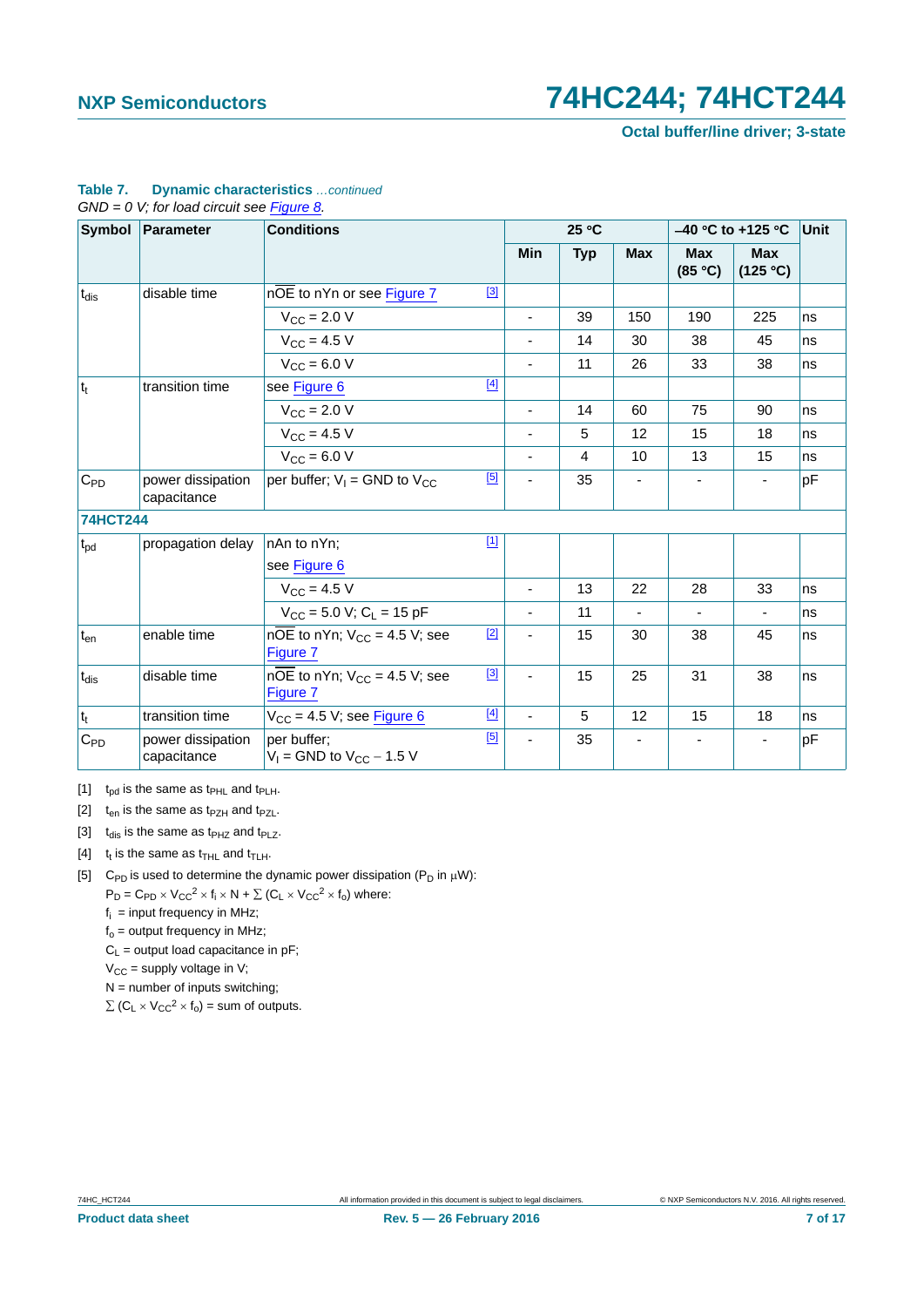**Octal buffer/line driver; 3-state**

## <span id="page-7-3"></span>**11. Waveforms**



<span id="page-7-0"></span>

### <span id="page-7-2"></span><span id="page-7-1"></span>**Table 8. Measurement points**

| <b>Type</b>     | Input                 | Output              |                           |                     |  |  |  |
|-----------------|-----------------------|---------------------|---------------------------|---------------------|--|--|--|
|                 | V <sub>M</sub>        | V <sub>M</sub>      | $\mathsf{v}_{\mathsf{x}}$ | V٧                  |  |  |  |
| 74HC244         | $ 0.5 \times V_{CC} $ | $0.5 \times V_{CC}$ | $0.1 \times V_{CC}$       | $0.9 \times V_{CC}$ |  |  |  |
| <b>74HCT244</b> | 1.3V                  | 1.3V                | $0.1 \times V_{CC}$       | $0.9 \times V_{CC}$ |  |  |  |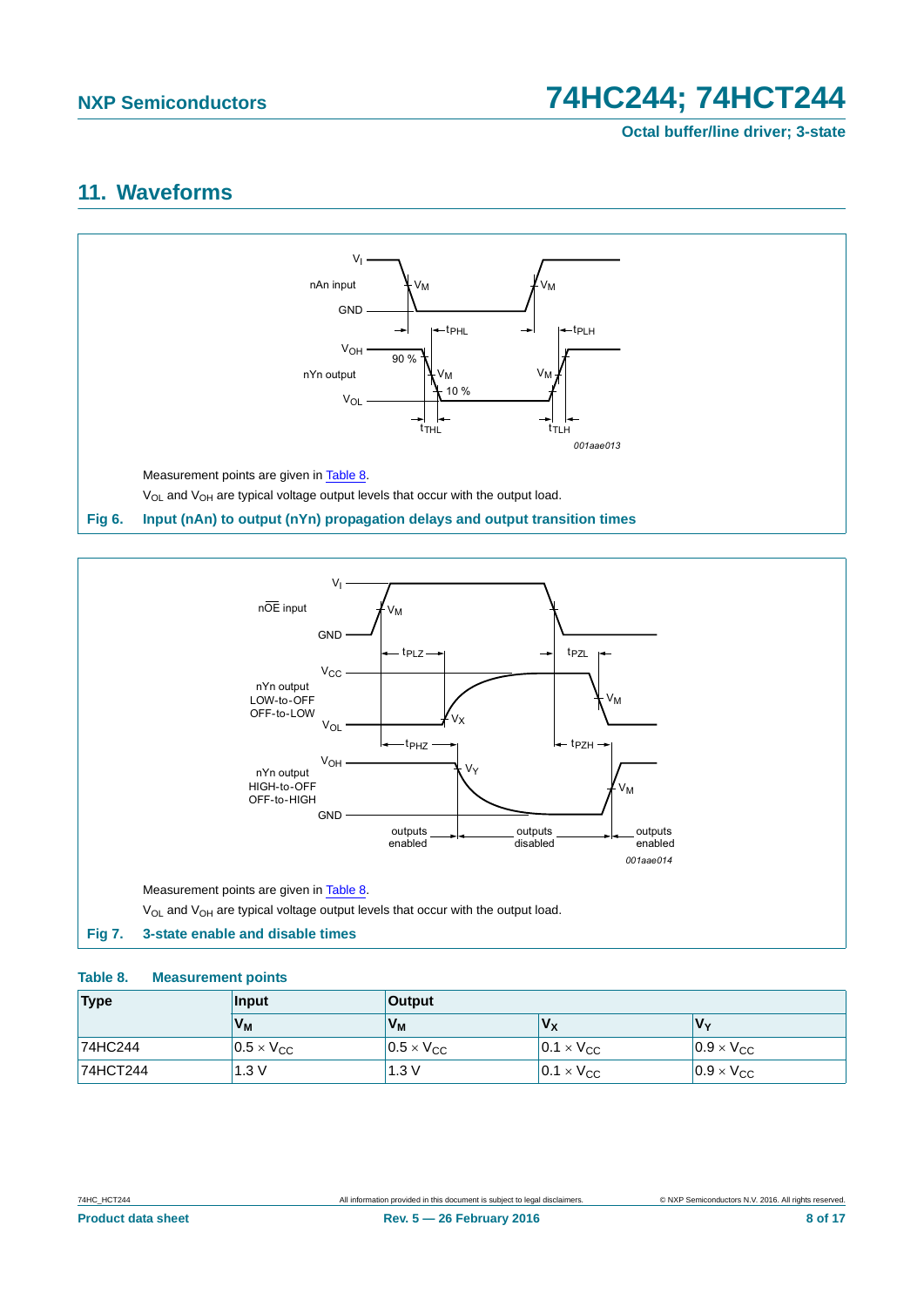## **Octal buffer/line driver; 3-state**



### <span id="page-8-1"></span><span id="page-8-0"></span>**Table 9. Test data**

| <b>Type</b> | Input           |              | Load            |              | S1 position       |             |                                     |
|-------------|-----------------|--------------|-----------------|--------------|-------------------|-------------|-------------------------------------|
|             | $V_{1}$         | $ t_r, t_f $ | 'C <sub>L</sub> | $R_L$        | <b>TPHL, TPLH</b> | 'tpzh, tphz | t <sub>PZL</sub> , t <sub>PLZ</sub> |
| 74HC244     | V <sub>CC</sub> | 6 ns         | 15 pF, 50 pF    | 1 k $\Omega$ | open              | <b>GND</b>  | V <sub>CC</sub>                     |
| 74HCT244    | 3V              | 6 ns         | 15 pF, 50 pF    | 1 k $\Omega$ | open              | <b>GND</b>  | 'V <sub>CC</sub>                    |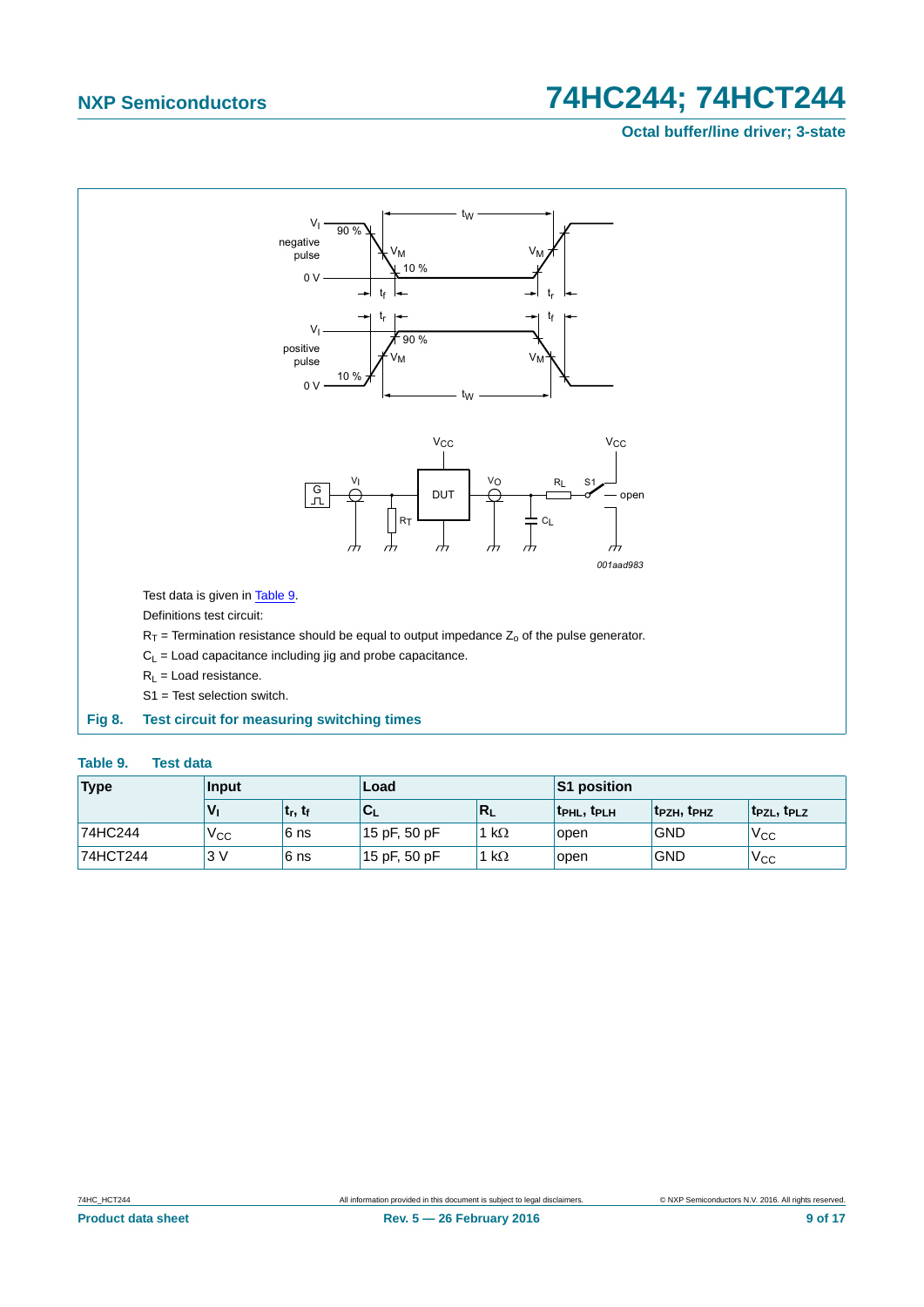74HC244; 74HCT244

Octal buffer/line driver; 3-state

# <span id="page-9-0"></span>12. Package outline



### Package outline SOT163-1 (SO20) **Fig 9.**

74HC\_HCT244 **Product data sheet**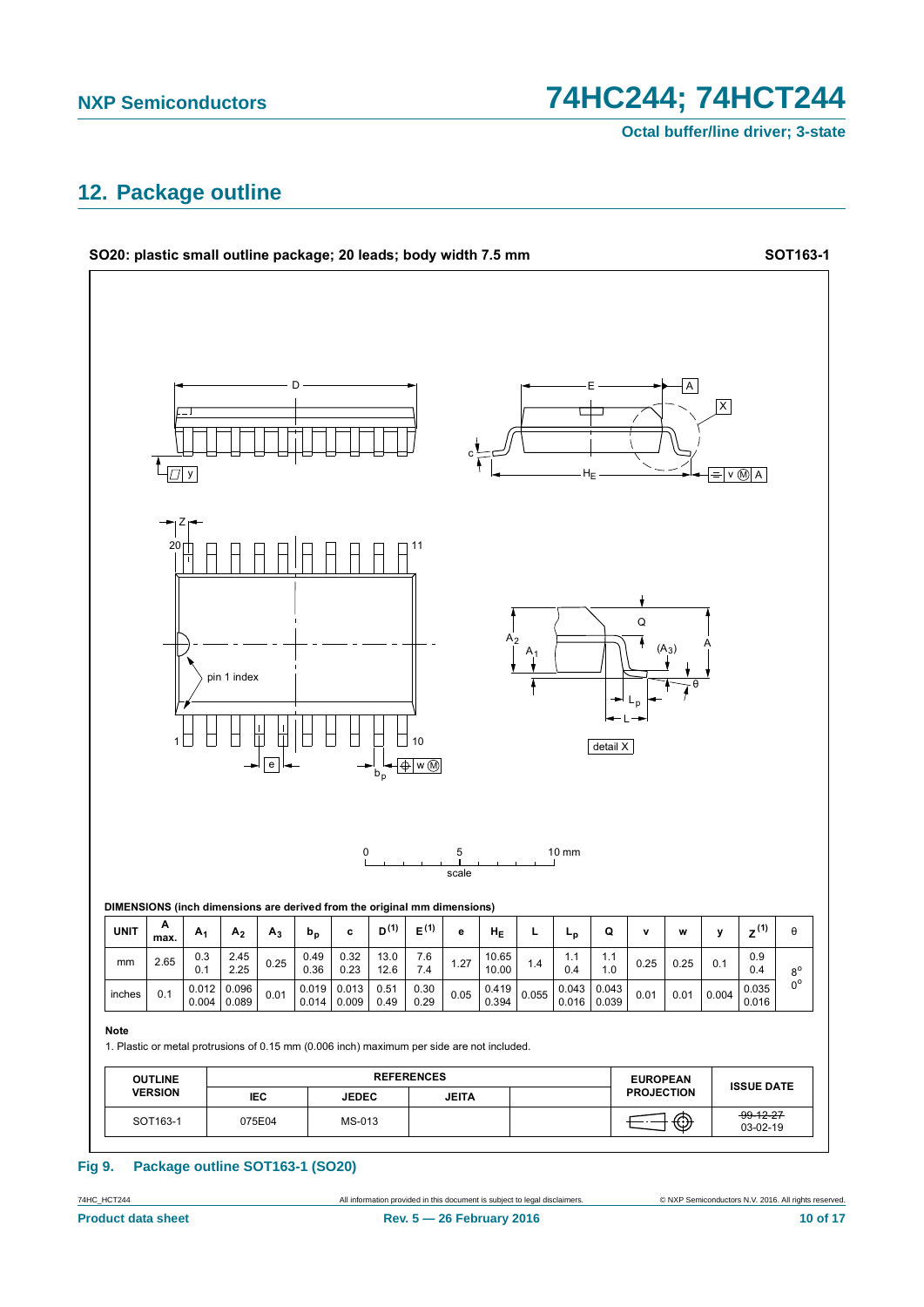

Fig 10. Package outline SOT339-1 (SSOP20)

74HC\_HCT244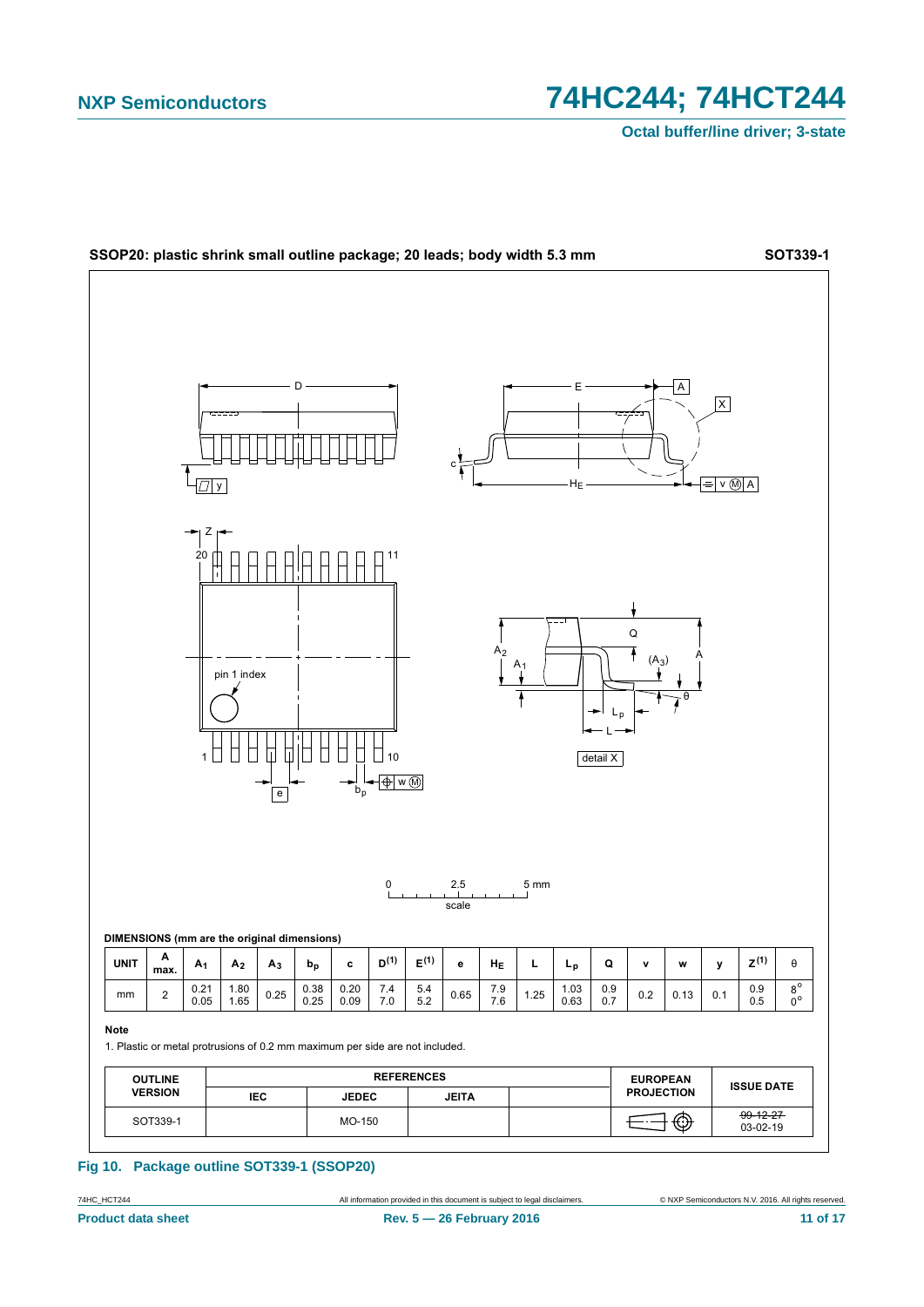

### Fig 11. Package outline SOT360-1 (TSSOP20)

All information provided in this document is subject to legal disclaimers.

74HC\_HCT244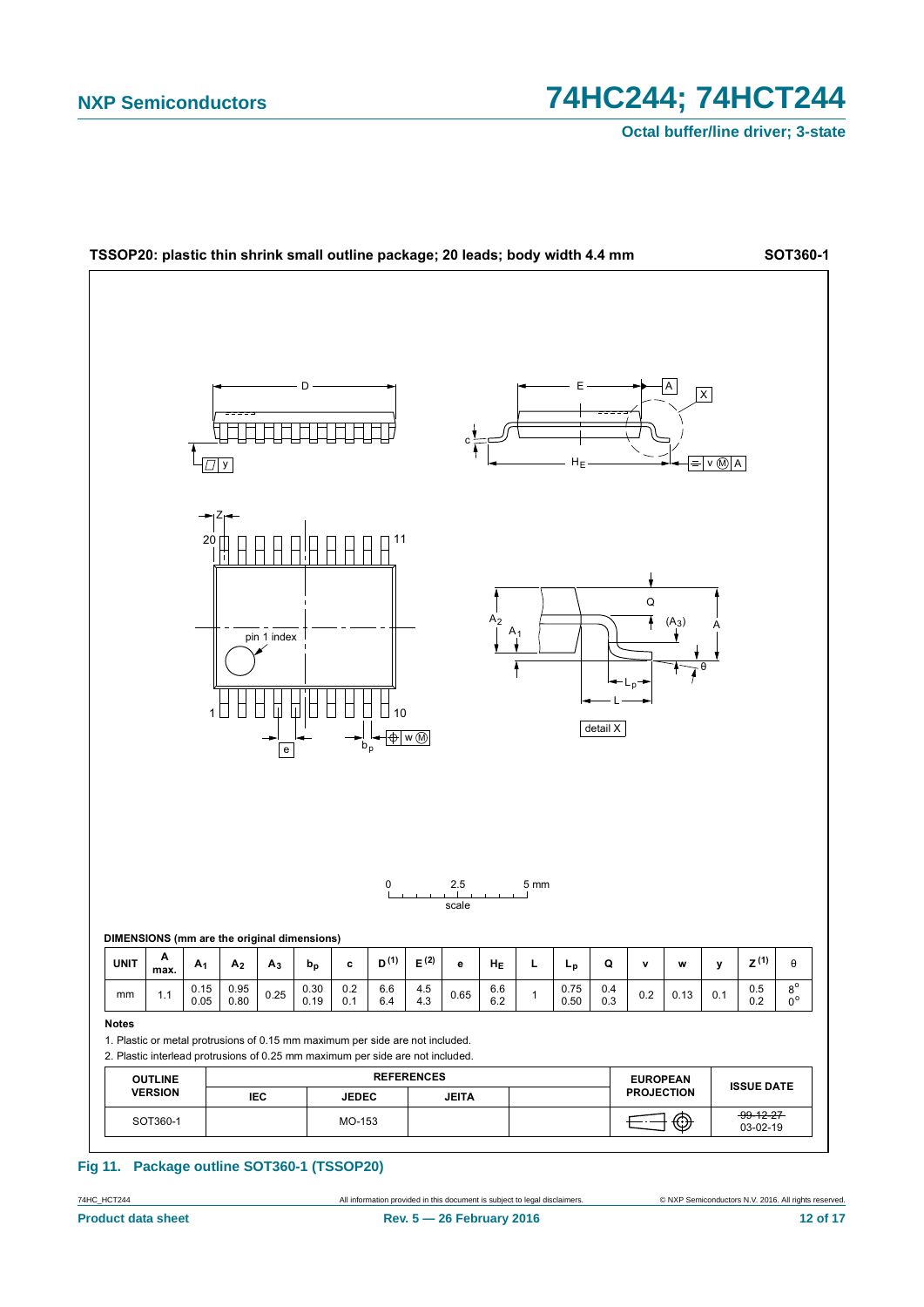

DHVQFN20: plastic dual in-line compatible thermal enhanced very thin quad flat package; no leads;

**Fig 12. Package outline SOT764-1 (DHVQFN20)**

74HC\_HCT244 All information provided in this document is subject to legal disclaimers. © NXP Semiconductors N.V. 2016. All rights reserved.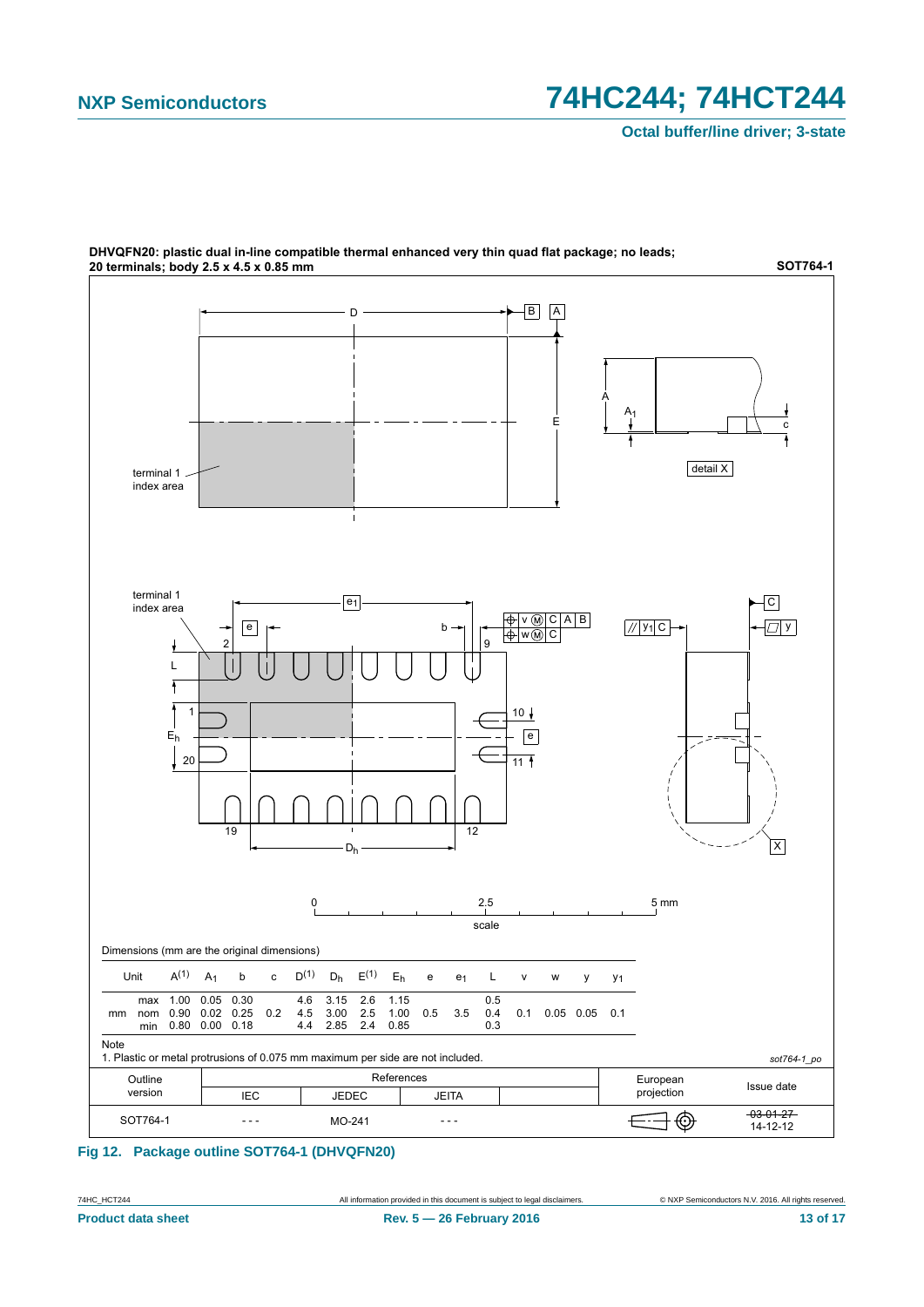# <span id="page-13-0"></span>**13. Abbreviations**

| <b>Table 10. Abbreviations</b> |                                         |  |
|--------------------------------|-----------------------------------------|--|
| Acronym                        | <b>Description</b>                      |  |
| <b>CMOS</b>                    | Complementary Metal Oxide Semiconductor |  |
| <b>DUT</b>                     | Device Under Test                       |  |
| <b>ESD</b>                     | ElectroStatic Discharge                 |  |
| <b>HBM</b>                     | Human Body Model                        |  |
| <b>MM</b>                      | Machine Model                           |  |
| <b>TTL</b>                     | Transistor-Transistor Logic             |  |

# <span id="page-13-1"></span>**14. Revision history**

### **Table 11. Revision history**

| Document ID                     | <b>Release date</b>                                                                                                      | Data sheet status                                                        | <b>Change notice</b> | <b>Supersedes</b>   |  |
|---------------------------------|--------------------------------------------------------------------------------------------------------------------------|--------------------------------------------------------------------------|----------------------|---------------------|--|
| 74HC HCT244 v.5                 | 20160226                                                                                                                 | Product data sheet                                                       |                      | 74HC HCT244 v.4     |  |
| Modifications:                  | • Type numbers 74HC244N and 74HCT244N (SOT146-1) removed.                                                                |                                                                          |                      |                     |  |
| 74HC HCT244 v.4                 | 20120924                                                                                                                 | Product data sheet                                                       |                      | 74HC HCT244 v.3     |  |
| Modifications:                  | • The format of this data sheet has been redesigned to comply with the new identity<br>guidelines of NXP Semiconductors. |                                                                          |                      |                     |  |
|                                 |                                                                                                                          | Legal texts have been adapted to the new company name where appropriate. |                      |                     |  |
| 74HC HCT244 v.3                 | 20051222                                                                                                                 | Product data sheet                                                       |                      | 74HC HCT244 CNV v.2 |  |
| 74HC HCT244 CNV v.2<br>19901201 |                                                                                                                          | Product specification                                                    |                      |                     |  |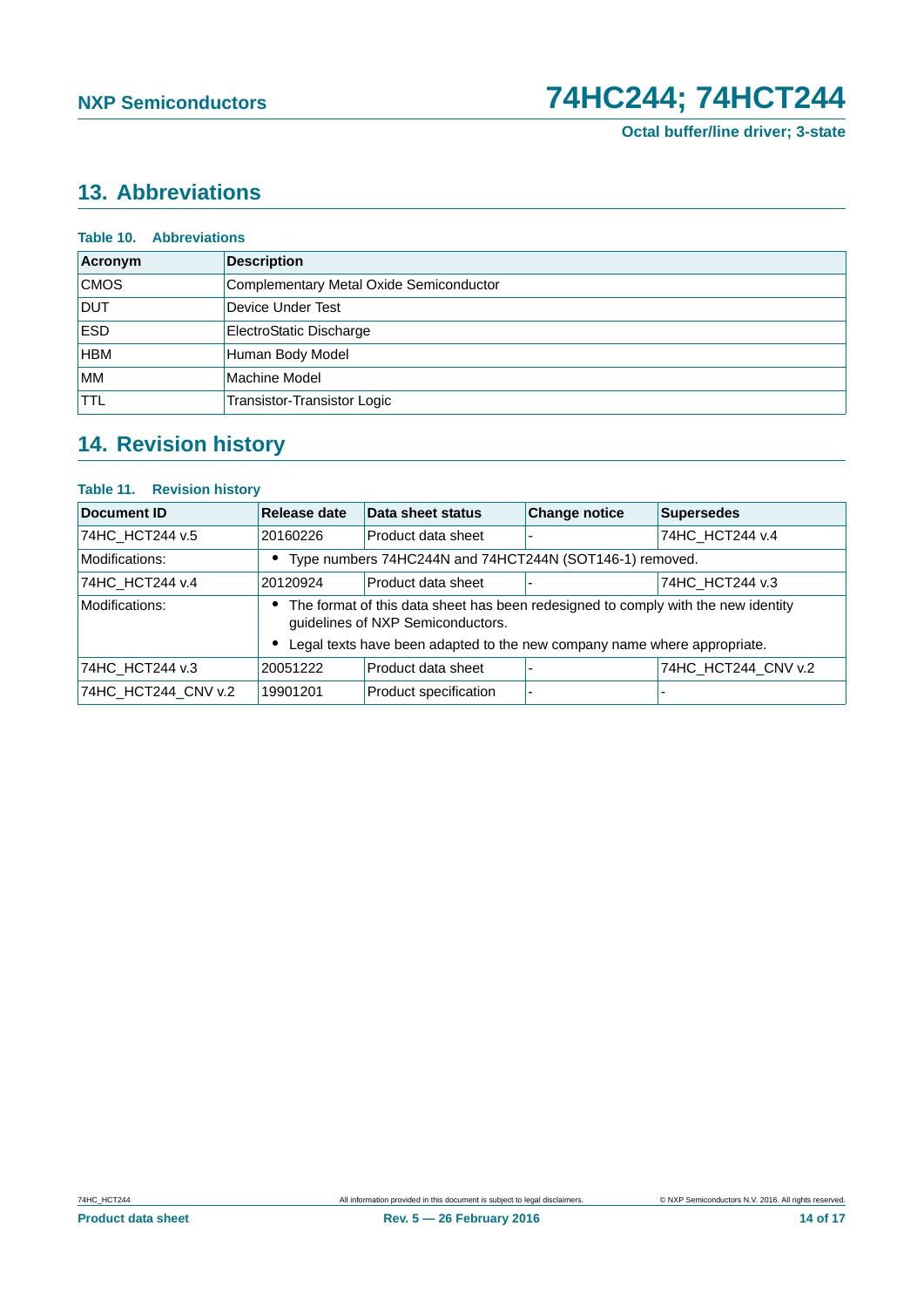# <span id="page-14-3"></span>**15. Legal information**

### <span id="page-14-4"></span>**15.1 Data sheet status**

| Document status[1][2]          | <b>Product status</b> <sup>[3]</sup> | <b>Definition</b>                                                                     |
|--------------------------------|--------------------------------------|---------------------------------------------------------------------------------------|
| Objective [short] data sheet   | Development                          | This document contains data from the objective specification for product development. |
| Preliminary [short] data sheet | Qualification                        | This document contains data from the preliminary specification.                       |
| Product [short] data sheet     | Production                           | This document contains the product specification.                                     |

<span id="page-14-0"></span>[1] Please consult the most recently issued document before initiating or completing a design.

<span id="page-14-1"></span>[2] The term 'short data sheet' is explained in section "Definitions".

<span id="page-14-2"></span>[3] The product status of device(s) described in this document may have changed since this document was published and may differ in case of multiple devices. The latest product status<br>information is available on the Intern

### <span id="page-14-5"></span>**15.2 Definitions**

**Draft —** The document is a draft version only. The content is still under internal review and subject to formal approval, which may result in modifications or additions. NXP Semiconductors does not give any representations or warranties as to the accuracy or completeness of information included herein and shall have no liability for the consequences of use of such information.

**Short data sheet —** A short data sheet is an extract from a full data sheet with the same product type number(s) and title. A short data sheet is intended for quick reference only and should not be relied upon to contain detailed and full information. For detailed and full information see the relevant full data sheet, which is available on request via the local NXP Semiconductors sales office. In case of any inconsistency or conflict with the short data sheet, the full data sheet shall prevail.

**Product specification —** The information and data provided in a Product data sheet shall define the specification of the product as agreed between NXP Semiconductors and its customer, unless NXP Semiconductors and customer have explicitly agreed otherwise in writing. In no event however, shall an agreement be valid in which the NXP Semiconductors product is deemed to offer functions and qualities beyond those described in the Product data sheet.

## <span id="page-14-6"></span>**15.3 Disclaimers**

**Limited warranty and liability —** Information in this document is believed to be accurate and reliable. However, NXP Semiconductors does not give any representations or warranties, expressed or implied, as to the accuracy or completeness of such information and shall have no liability for the consequences of use of such information. NXP Semiconductors takes no responsibility for the content in this document if provided by an information source outside of NXP Semiconductors.

In no event shall NXP Semiconductors be liable for any indirect, incidental, punitive, special or consequential damages (including - without limitation - lost profits, lost savings, business interruption, costs related to the removal or replacement of any products or rework charges) whether or not such damages are based on tort (including negligence), warranty, breach of contract or any other legal theory.

Notwithstanding any damages that customer might incur for any reason whatsoever, NXP Semiconductors' aggregate and cumulative liability towards customer for the products described herein shall be limited in accordance with the *Terms and conditions of commercial sale* of NXP Semiconductors.

**Right to make changes —** NXP Semiconductors reserves the right to make changes to information published in this document, including without limitation specifications and product descriptions, at any time and without notice. This document supersedes and replaces all information supplied prior to the publication hereof.

**Suitability for use —** NXP Semiconductors products are not designed, authorized or warranted to be suitable for use in life support, life-critical or safety-critical systems or equipment, nor in applications where failure or malfunction of an NXP Semiconductors product can reasonably be expected to result in personal injury, death or severe property or environmental damage. NXP Semiconductors and its suppliers accept no liability for inclusion and/or use of NXP Semiconductors products in such equipment or applications and therefore such inclusion and/or use is at the customer's own risk.

**Applications —** Applications that are described herein for any of these products are for illustrative purposes only. NXP Semiconductors makes no representation or warranty that such applications will be suitable for the specified use without further testing or modification.

Customers are responsible for the design and operation of their applications and products using NXP Semiconductors products, and NXP Semiconductors accepts no liability for any assistance with applications or customer product design. It is customer's sole responsibility to determine whether the NXP Semiconductors product is suitable and fit for the customer's applications and products planned, as well as for the planned application and use of customer's third party customer(s). Customers should provide appropriate design and operating safeguards to minimize the risks associated with their applications and products.

NXP Semiconductors does not accept any liability related to any default, damage, costs or problem which is based on any weakness or default in the customer's applications or products, or the application or use by customer's third party customer(s). Customer is responsible for doing all necessary testing for the customer's applications and products using NXP Semiconductors products in order to avoid a default of the applications and the products or of the application or use by customer's third party customer(s). NXP does not accept any liability in this respect.

**Limiting values —** Stress above one or more limiting values (as defined in the Absolute Maximum Ratings System of IEC 60134) will cause permanent damage to the device. Limiting values are stress ratings only and (proper) operation of the device at these or any other conditions above those given in the Recommended operating conditions section (if present) or the Characteristics sections of this document is not warranted. Constant or repeated exposure to limiting values will permanently and irreversibly affect the quality and reliability of the device.

**Terms and conditions of commercial sale —** NXP Semiconductors products are sold subject to the general terms and conditions of commercial sale, as published at<http://www.nxp.com/profile/terms>, unless otherwise agreed in a valid written individual agreement. In case an individual agreement is concluded only the terms and conditions of the respective agreement shall apply. NXP Semiconductors hereby expressly objects to applying the customer's general terms and conditions with regard to the purchase of NXP Semiconductors products by customer.

**No offer to sell or license —** Nothing in this document may be interpreted or construed as an offer to sell products that is open for acceptance or the grant, conveyance or implication of any license under any copyrights, patents or other industrial or intellectual property rights.

74HC\_HCT244 All information provided in this document is subject to legal disclaimers. © NXP Semiconductors N.V. 2016. All rights reserved.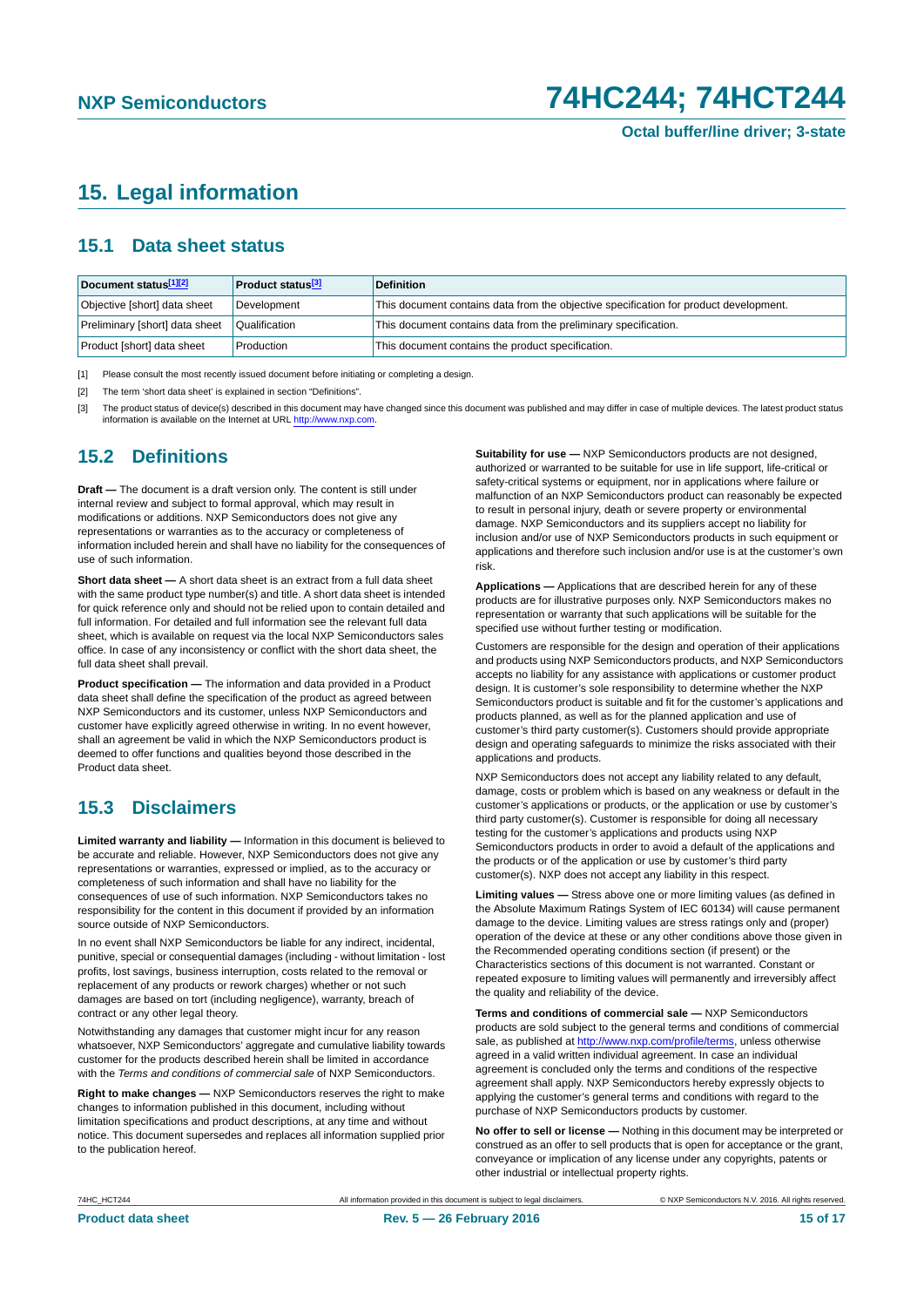### **Octal buffer/line driver; 3-state**

**Export control —** This document as well as the item(s) described herein may be subject to export control regulations. Export might require a prior authorization from competent authorities.

**Non-automotive qualified products —** Unless this data sheet expressly states that this specific NXP Semiconductors product is automotive qualified, the product is not suitable for automotive use. It is neither qualified nor tested in accordance with automotive testing or application requirements. NXP Semiconductors accepts no liability for inclusion and/or use of non-automotive qualified products in automotive equipment or applications.

In the event that customer uses the product for design-in and use in automotive applications to automotive specifications and standards, customer (a) shall use the product without NXP Semiconductors' warranty of the product for such automotive applications, use and specifications, and (b) whenever customer uses the product for automotive applications beyond

NXP Semiconductors' specifications such use shall be solely at customer's own risk, and (c) customer fully indemnifies NXP Semiconductors for any liability, damages or failed product claims resulting from customer design and use of the product for automotive applications beyond NXP Semiconductors' standard warranty and NXP Semiconductors' product specifications.

**Translations —** A non-English (translated) version of a document is for reference only. The English version shall prevail in case of any discrepancy between the translated and English versions.

### <span id="page-15-0"></span>**15.4 Trademarks**

Notice: All referenced brands, product names, service names and trademarks are the property of their respective owners.

# <span id="page-15-1"></span>**16. Contact information**

For more information, please visit: **http://www.nxp.com**

For sales office addresses, please send an email to: **salesaddresses@nxp.com**